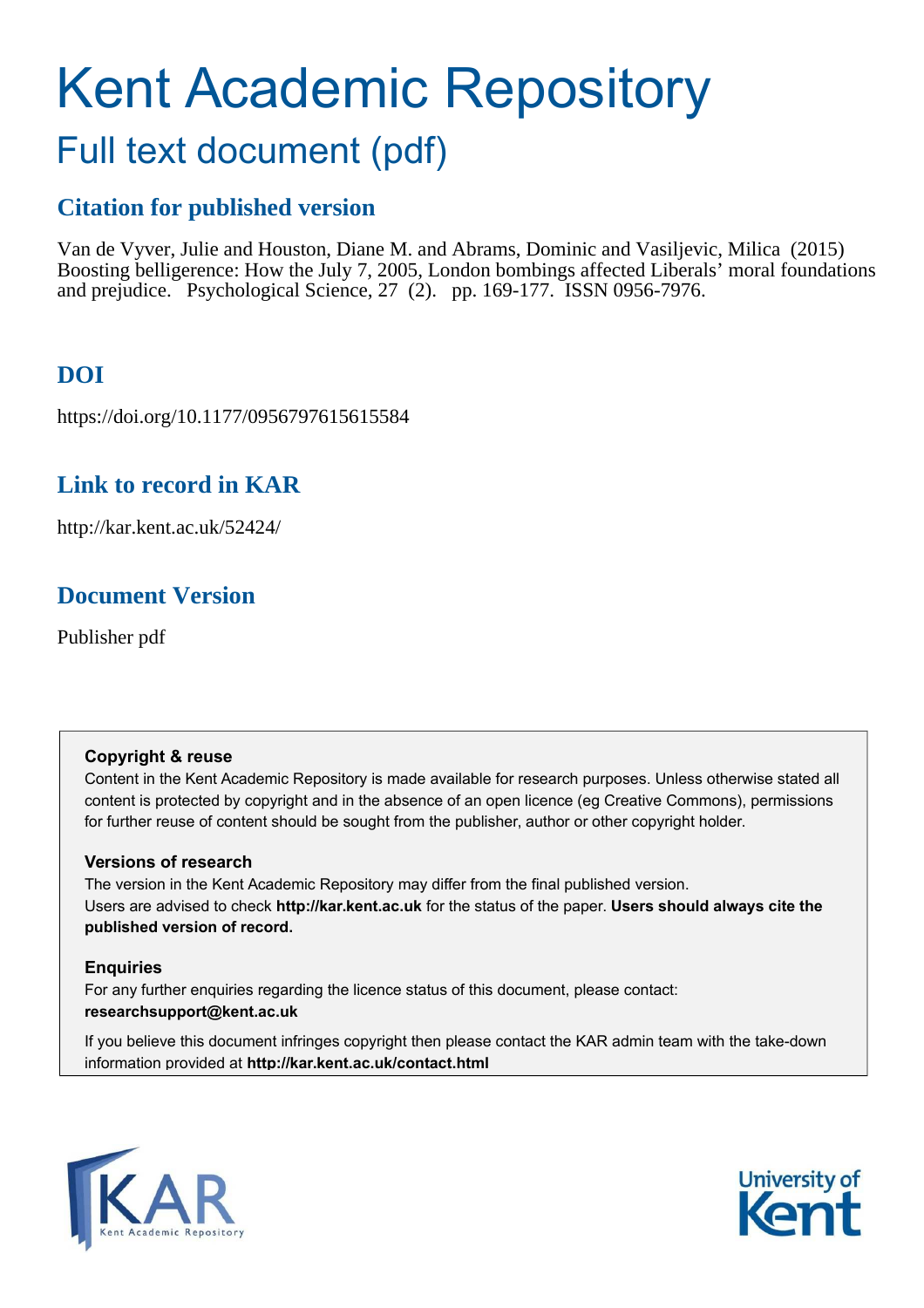*Research Article*

## Boosting Belligerence: How the July 7, 2005, London Bombings Affected Liberals' Moral Foundations and Prejudice



Psychological Science  $1 - 9$ © The Author(s) 2015  $\bigcirc$   $\bigcirc$   $\bigcirc$   $\bigcirc$ Reprints and permissions: sagepub.com/journalsPermissions.nav DOI: 10.1177/0956797615615584 pss.sagepub.com



#### Julie Van de Vyver<sup>1</sup>, Diane M. Houston<sup>1</sup>, Dominic Abrams<sup>1</sup>, and Milica Vasiljevic<sup>2</sup>

<sup>1</sup>Centre for the Study of Group Processes, School of Psychology, University of Kent, and <sup>2</sup>Department of Public Health and Primary Care, School of Clinical Medicine, University of Cambridge

#### Abstract

Major terrorist events, such as the recent attacks in Ankara, Sinai, and Paris, can have profound effects on a nation's values, attitudes, and prejudices. Yet psychological evidence testing the impact of such events via data collected immediately before and after an attack is understandably rare. In the present research, we tested the independent and joint effects of threat (the July 7, 2005, London bombings) and political ideology on endorsement of moral foundations and prejudices among two nationally representative samples (combined *N* = 2,031) about 6 weeks before and 1 month after the London bombings. After the bombings, there was greater endorsement of the in-group foundation, lower endorsement of the fairness-reciprocity foundation, and stronger prejudices toward Muslims and immigrants. The differences in both the endorsement of the foundations and the prejudices were larger among people with a liberal orientation than among those with a conservative orientation. Furthermore, the changes in endorsement of moral foundations among liberals explained their increases in prejudice. The results highlight the value of psychological theory and research for understanding societal changes in attitudes and prejudices after major terrorist events.

#### Keywords

threat, terrorism, morality, prejudice

Received 7/28/15; Revision accepted 10/12/15

The July 7, 2005 (7/7), bombings on the London Underground and bus transport system were an Al Qaeda attack orchestrated by three British-born Muslims from Pakistani immigrant families and one Jamaican man who had converted to Islam. The attack left 52 people dead and 770 injured. The 7/7 bombings are the first and only major terrorist attack to have affected London this century.

Public reactions following major terrorist incidents, such as the November 13, 2015, attacks on Paris, are often difficult to gauge, because the aftermath provokes a focus on the horror of the attack and the trauma suffered by victims. But beyond these immediate reactions, research is necessary to test whether such incidents polarize people's existing ideologies, as might be suggested by terror-management theory (Greenberg & Jonas,

2003), or shift people only toward the conservative end of the spectrum, as suggested by the motivated-socialcognition model of conservatism (Jost, Glaser, Kruglanski, & Sulloway, 2003).

The present research drew on a unique data set that allowed us to compare nationally representative samples of the British population about 6 weeks before and 1

Corresponding Authors:

Diane M. Houston, Centre for the Study of Group Processes, School of Psychology, Keynes College, University of Kent, Canterbury, Kent CT2 7NP, England

E-mail: d.m.houston@kent.ac.uk

Julie Van de Vyver, Centre for the Study of Group Processes, School of Psychology, University of Kent, Canterbury, Kent CT2 7NP, England E-mail: jv87@kent.ac.uk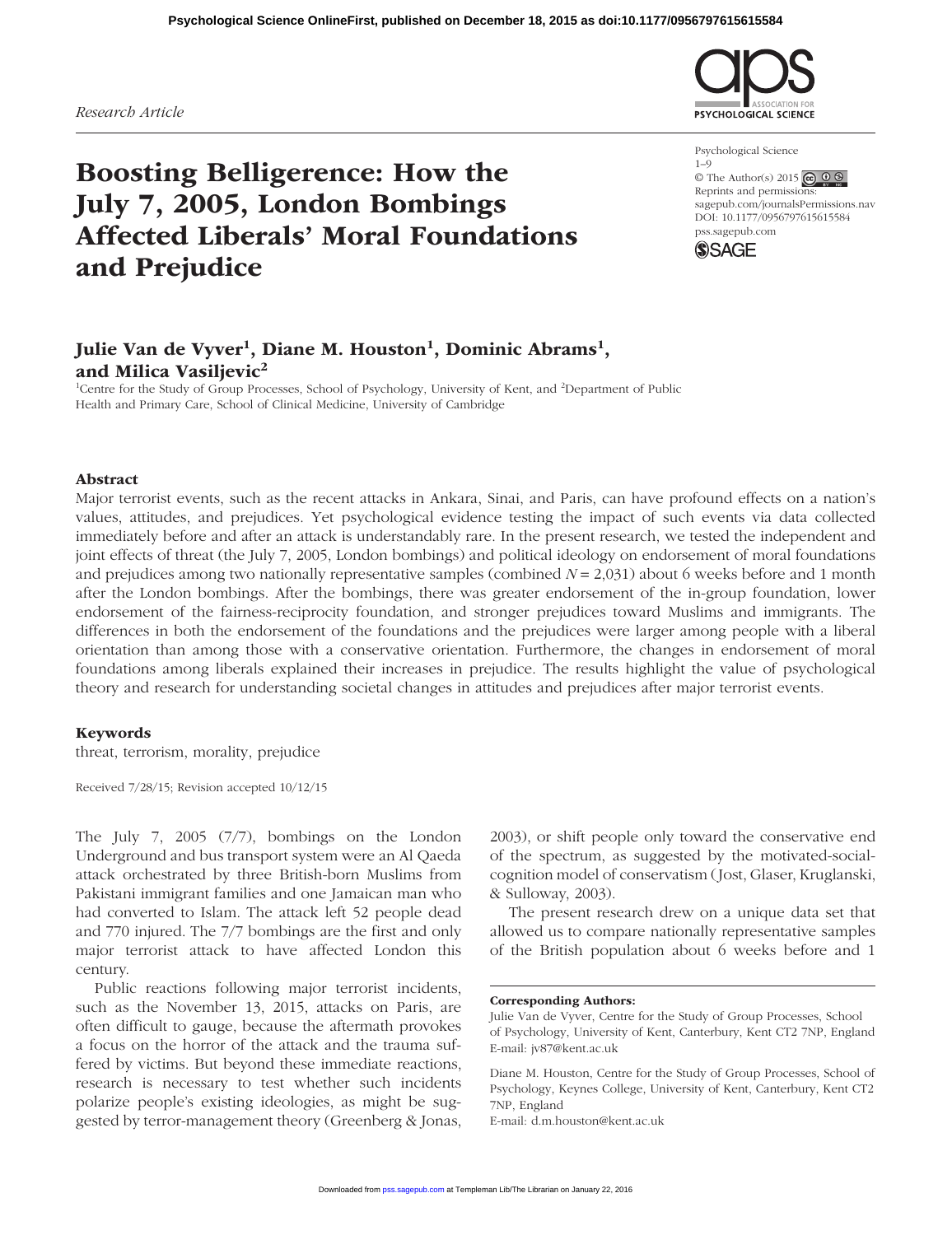month after the 7/7 bombings. We investigated people's endorsement of fundamental moral principles, their political ideology, and their attitudes toward Muslims and immigrants. This unique evidence enabled us to test predictions drawn from moral-foundations theory and from theories of political ideology and prejudice.

#### Moral-Foundations Theory

According to moral-foundations theory (Graham, Haidt, & Nosek, 2009; Haidt & Graham, 2007), liberals and conservatives prioritize different visions of a good society. Liberals prioritize two specific moral foundations—harmcare and fairness-reciprocity (or fairness). In contrast, conservatives prioritize three additional moral foundations—in-group–loyalty (or in-group), authority-respect (or authority), and purity-sanctity (or purity).

Moral-foundations theory suggests that each of the five foundations may have different associations with negative outcomes such as prejudice. Kugler, Jost, and Noorbaloochi (2014) showed that the in-group, respect, and purity foundations are positively related to intergroup hostility and discrimination, whereas the harmcare and fairness-reciprocity foundations are negatively related to these variables. In the current research, we directly tested whether the 7/7 attacks affected people's prioritization of different moral foundations and whether different moral foundations were associated with prejudices toward Muslims and immigrants. Muslims can be considered the immediately relevant out-group for the majority of the population because the terrorist attack was directly linked to Islamic fundamentalism; immigrants can be considered a more general out-group because the attackers were non-White and secondgeneration immigrants.

#### Conservatism as Motivated Social Cognition

People may adopt ideological belief systems to satisfy their psychological needs (e.g., to reduce threat). Conservatism is associated with lowered fear and uncertainty, the avoidance of change and ambiguity, and the justification of inequality (Jost et al., 2003). An important social psychological insight is that, beyond individual differences associated with conservatism, conservative tendencies can be affected by contextual changes. Various studies using limited ad hoc or student samples have shown that participants respond to contextual threats by shifting toward conservative positions (e.g., Bonanno & Jost, 2006; Echebarria-Echabe & Fernández-Guede, 2006; Florian, Mikulincer, & Hirschberger, 2001; Landau et al., 2004; McGregor, Nail, Marigold, & Kang, 2005; McGregor, Zanna, Holmes, & Spencer, 2001; Ullrich & Cohrs, 2007).

Drawing on the motivated-social-cognition theory of Jost et al. (2003), Nail, McGregor, Drinkwater, Steele, and Thompson (2009) proposed, and provided experimental evidence for, the *reactive-liberals hypothesis*, which proposes that conservatives constantly feel under threat and are therefore less reactive to situational threats than are liberals, who become more attitudinally conservative following situational threats (see also Hetherington & Weiler, 2009). Indeed, van der Toorn, Nail, Liviatan, and Jost (2014) also showed that after experimental threat manipulations, liberals became more patriotic, but conservatives did not. This shift effectively eliminated their previous ideological gap in patriotism.

Nevertheless, other research has shown that liberals become more liberal after threats, whereas conservatives become more conservative (Castano et al., 2011), and that people high in authoritarianism actually respond to threat more strongly than people low in authoritarianism (Feldman & Stenner, 1997). The current research directly tested the reactive-liberals hypothesis by exploring whether liberals became more attitudinally conservative after the 7/7 bombings.

#### The Present Research

Prior research has indicated that liberals and conservatives prioritize different moral foundations and that threats may produce greater increases in conservatism among liberals than among conservatives. Recent research has reconciled the moral-foundations theory and the motivated-social-cognition theory to examine social attitudes (e.g., Kugler et al., 2014; Van Leeuwen & Park, 2009). This is an essential step in the literature given that both theories examine people's attitudes as a function of their political ideology. We propose that psychological accounts of social responses to threat (Bassett, Van Tongeren, Green, Sonntag, & Kilpatrick, 2015; Echebarria-Echabe & Fernández-Guede, 2006) can also be enriched by integrating insights from these two theories.

A significant limitation of prior research has been the use of relatively small-scale student or opportunity samples, which makes it difficult to evaluate the generalizability or the real-world implications of theory and evidence. In the present research, we addressed this limitation by using two nationally representative samples surveyed about 6 weeks before and 1 month after the 7/7 bombings. We tested (a) whether a major terrorist event affected moral foundations and prejudice, (b) whether this effect differed among liberals and conservatives, and (c) whether effects of threat and political orientation on prejudice were mediated by specific moral foundations.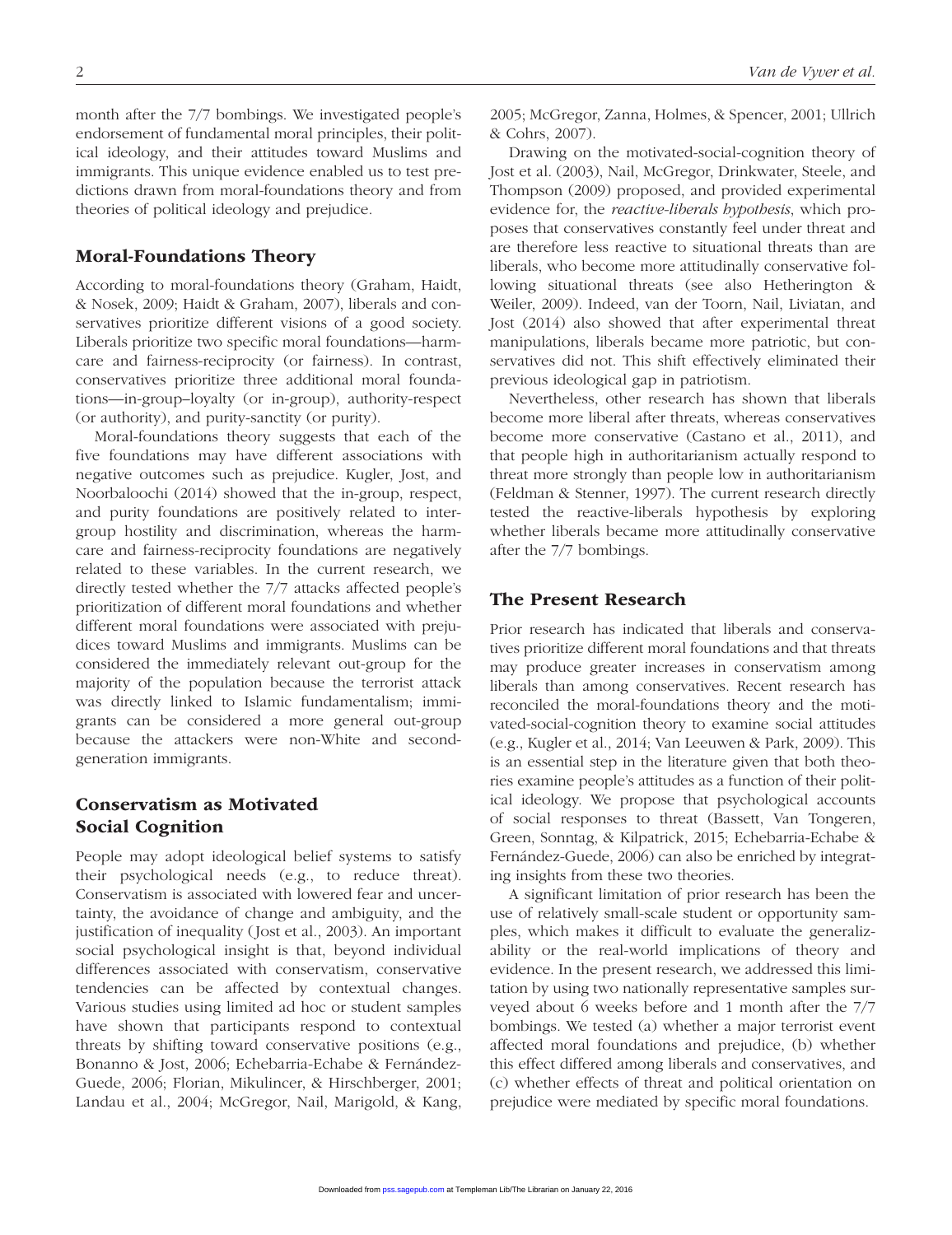#### Hypotheses

On the basis of the motivated-social-cognition theory and moral-foundations theory, we hypothesized that the elevated threat from the 7/7 bombings should increase (a) people's prioritization of conservative relative to liberal foundations and (b) people's prejudice. On the basis of the reactive-liberals hypothesis we predicted that this effect would be larger among liberals than among conservatives. Thus, differences in threat (before 7/7 vs. after 7/7) should interact with political orientation to predict prioritization of moral foundations and prejudice. Finally, we predicted that differences in endorsement of the foundations before and after 7/7 should explain differences in prejudices.

#### Method

#### Participants and design

Two cross-sectional nationally representative surveys designed by Abrams and Houston (2006) were conducted approximately 6 weeks before and 1 month after the July 7 attacks in London. Participant age ranged from 16 to 98 years (*M* = 45.76, *SD* = 19.18). The majority of participants were White (87.1%) and non-Muslim (95.4%). London residents made up 14.4% of respondents (for further information, see the Supplemental Material available online).

#### Procedure

TNS United Kingdom (U.K.) was commissioned by the U.K. government's Women and Equality Unit (now called the Government Equalities Office) to collect the data through its omnibus face-to-face computer-assisted personal interviews survey series (for details of the method and measures employed for the two surveys in the present research, see Abrams & Houston, 2006). Sample sizes were prescribed and defined to provide reliable data from a representative sample of the British population. We were not involved in the recruitment or interviewing of respondents. The two surveys used identical sampling and interview methods and were administered to nationally representative samples of people who were older than 16 years and resided in England, Scotland, or Wales. To avoid response sets and biases, we counterbalanced left and right scale anchor points between participants and rotated item orders within sections of the survey.

#### Measures

Moral foundations. Four of the five moral foundations were assessed in this research (i.e., in-group–loyalty, authority-respect, fairness-reciprocity, and harm-care). Each of these is clearly relevant to the social implications of a terrorist attack because such attacks may directly threaten the

national in-group, may directly challenge authority (which governments usually try to reassert rapidly), may instigate media focus on whether some groups are being treated unfairly (e.g., whether Muslims or immigrants have "too many rights"), and may prompt governments to debate whether to retaliate and inflict harm on the terrorists (e.g., wage a "war on terror"; see Breton, 2010; Clarke, 2008; Landau et al., 2004). At the time of the surveys, the moralfoundations theory was in its infancy (Haidt & Joseph, 2004); therefore, we operationalized these four moral foundations by using two measures from a short form of the Schwartz Values Inventory (Schwartz, 2003) and two other measures developed by us for the purposes of this survey. We recognize that these are not perfect measures of moral foundations. Nevertheless, the moral-foundations framework provides a useful way to specify predictions for the different types of measures, and we carefully mapped the measures onto the definitions of relevant moral foundations as defined by Haidt and Graham (2007, pp. 103–105).

*In-group–loyalty*. The in-group foundation was assessed by asking participants to rate their agreement with the following item: "I feel loyal to Britain despite any faults it may have." Participants responded on a scale from 1 (*strongly disagree*) to 5 (*strongly agree*).

*Authority-respect*. The authority foundation was assessed by asking participants to rate the extent to which they believed that people should do what they are told. Specifically, participants responded to the item "I think people should follow rules at all times, even when no-one is watching." They responded on a scale from 1 (*not at all like me*) to 6 (*very much like me*).

*Harm-care*. The harm foundation was assessed by asking participants to respond to the item "I want everyone to be treated justly, even people I do not know. It is important to me to protect the weak in society." Participants responded on a scale from 1 (*not at all like me*) to 6 (*very much like me*).

*Fairness-reciprocity*. The fairness foundation was assessed by asking participants to rate their agreement with the following item: "There should be equality for all groups in Britain." Participants responded on a scale from 1 (*strongly disagree*) to 5 (*strongly agree*).

Negative attitudes toward Muslims. Participants were asked to rate their agreement with the following two items: "Britain would begin to lose its identity if more Muslims came to live in Britain" and "British Muslims are more loyal to other Muslims around the world than they are to other people in Britain." Participants responded on a scale from 1 (*strongly disagree*) to 5 (*strongly agree*).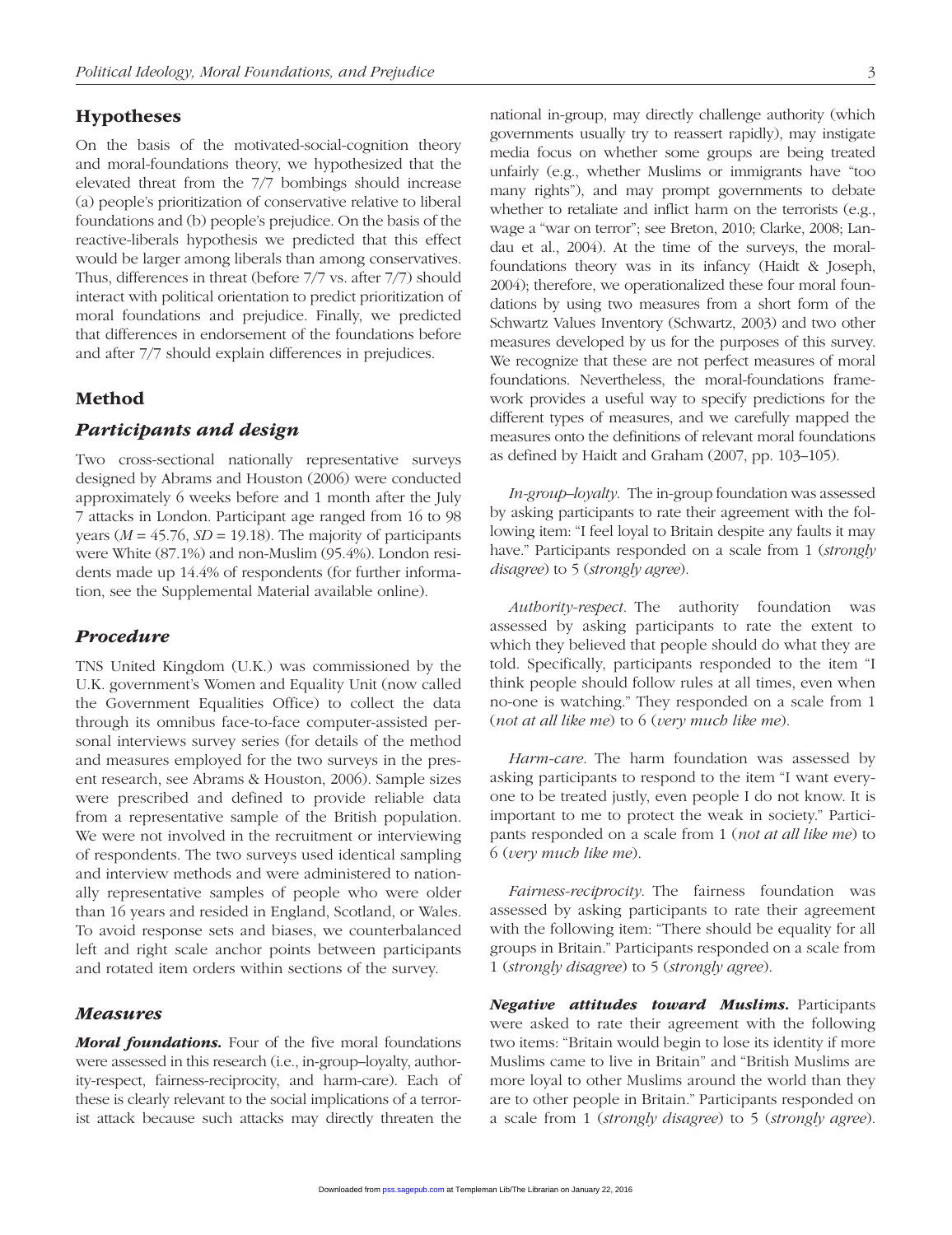The items correlated significantly ( $r = .49$ ,  $p < .001$ ), and a mean score was calculated.

Negative attitudes toward immigrants. Participants were asked to rate their agreement with the following two items: "Government spends too much money assisting immigrants (people who come to settle in Britain)" and "Immigrants increase crime rates." Participants responded on a scale from 1 (*strongly disagree*) to 5 (*strongly agree*). The items correlated significantly (*r* = .58,  $p < .001$ ), and a mean score was calculated.

**Political orientation.** Participants' political orientation was measured using the following item: "Political views can be described as more left wing (e.g., traditional Labour Party) or more right wing (e.g., Conservative Party). How would you describe your political view?" Participants responded on a scale from 1 (*definitely left*) to 6 (*definitely right*); 38% defined themselves as left wing, 35% as right wing, and 28% as neither. This result maps onto public opinion polls of the time (Ipsos MORI, 2015). Any participants who did not respond to this measure were assigned the mean score  $(M = 3.40, SD = 1.29)$ to reflect that they did not express a preference for either side of the political spectrum.

#### Results

#### Preliminary analyses

Muslim participants were excluded from analyses (4.6% across samples). Table S1 in the Supplemental Material reports the correlations as well as means, standard deviations, and confidence intervals for the key variables of interest within the pre-7/7 and post-7/7 data sets. There were some significant relationships among participants' self-defined race, religion, age, whether they lived in or near London, and their attitudes and endorsement of moral foundations. To adjust for these demographic characteristics, we included them as covariates in subsequent analyses. However, it is worth noting that even when these covariates were not included, the results were unchanged: Significant effects remained significant, and nonsignificant effects remained nonsignificant.

#### Moderation analyses

Moderation analyses were conducted to test whether time (before 7/7 vs. after 7/7) interacted with political orientation to predict (a) endorsement of the in-group foundation, (b) endorsement of the fairness foundation, (c) endorsement of the authority foundation, (d) endorsement of the harm foundation, (e) attitudes toward Muslims, and (f) attitudes toward immigrants.

**In-group foundation.** There was a significant interactive effect of time and political orientation,  $b = -0.09$ , *SE* = 0.04, 95% CI = [−0.16, −0.02], *t*(1922) = −2.49, *p* = .013, on the endorsement of the in-group foundation (see Table S2 in the Supplemental Material). Conditional effects revealed that time increased endorsement of the in-group foundation among liberals,  $b = 0.21$ ,  $SE = 0.06$ , 95% CI = [0.10, 0.32], *t*(1922) = 3.71, *p* < .001, but not among conservatives, *b* = 0.01, *SE* = 0.06, 95% CI = [−0.10, 0.12],  $t(1922) = 0.22$ ,  $p > .250$ . Put differently, the difference in endorsement of the in-group foundation between liberals and conservatives before  $7/7$ ,  $b = 0.10$ ,  $SE = 0.03$ , 95% CI = [0.05, 0.16], *t*(1922) = 4.03, *p* < .001, disappeared after 7/7, *b* = 0.02, *SE* = 0.02, 95% CI = [−0.03, 0.06], *t*(1922) = 0.61, *p* > .250 (see Fig. 1).

Fairness foundation. There was a significant interactive effect of time and political orientation,  $b = 0.10$ ,  $SE =$ 0.04, 95% CI = [0.03, 0.17], *t*(1922) = 2.72, *p* = .007, on endorsement of the fairness foundation (see Table S2 in the Supplemental Material). Conditional effects revealed that time reduced endorsement of the fairness foundation among liberals, *b* = −0.19, *SE* = 0.06, 95% CI = [−0.30, −0.08], *t*(1922) = −3.40, *p* < .001, but not among conservatives, *b* = 0.02, *SE* = 0.06, 95% CI = [−0.09, 0.13], *t*(1922) =  $0.41, p > .250$ . Put differently, the difference in endorsement of the fairness foundation between liberals and conservatives before 7/7, *b* = −0.09, *SE* = 0.03, 95%



Fig. 1. Results for the in-group foundation. The graph shows endorsement of the in-group foundation before and after the July 7, 2005, London bombings, separately for liberals (i.e., participants 1 *SD* above the mean for political orientation, and above the scale's midpoint) and conservatives (i.e., those 1 *SD* below the mean for political orientation, and below the scale's midpoint). Error bars represent ±1 *SE* of the conditional effect of time on endorsement of the in-group foundation at values of political orientation.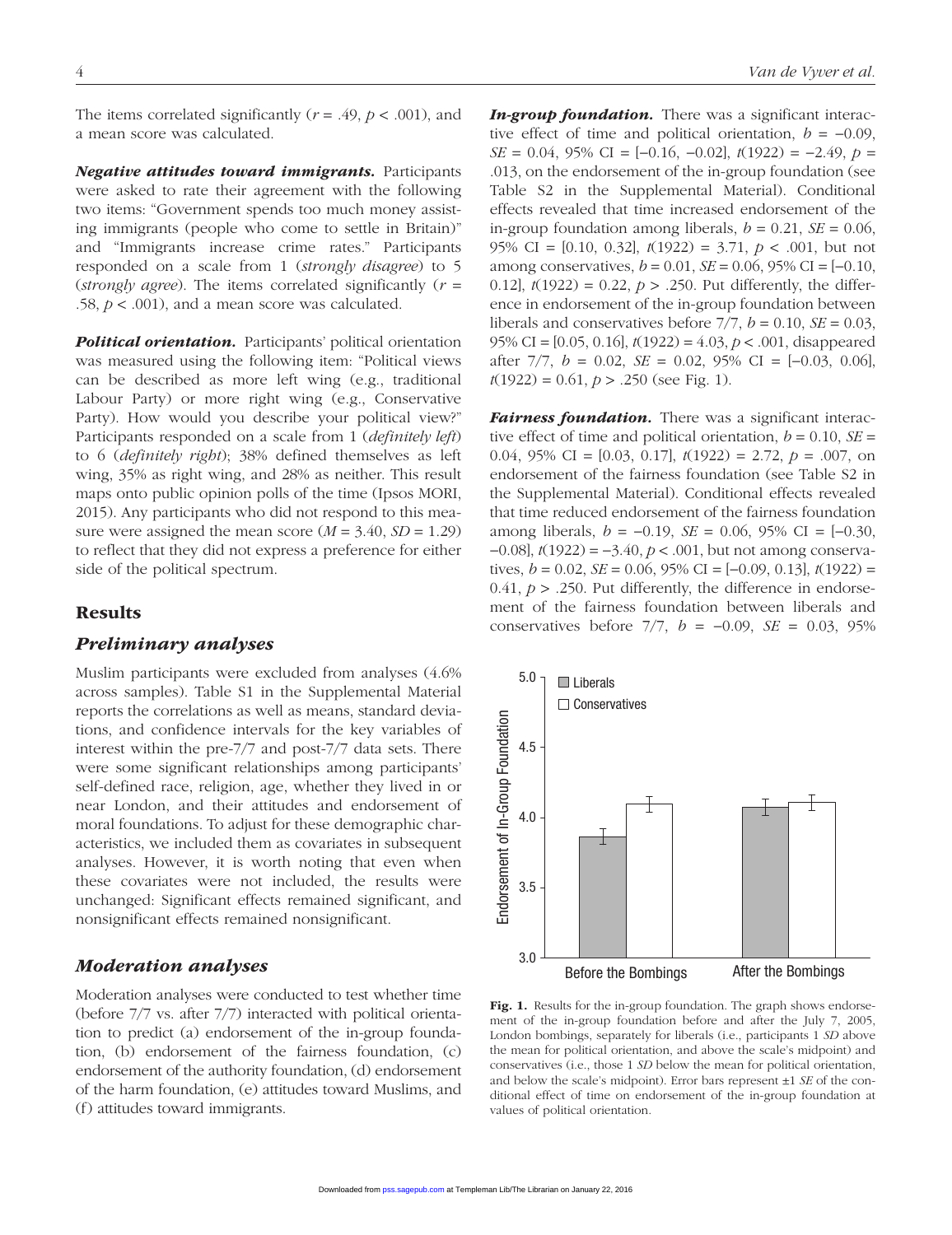CI = [−0.14, −0.04], *t*(1922) = −3.59, *p* < .001, disappeared after 7/7, *b* = 0.004, *SE* = 0.02, 95% CI = [−0.04, 0.05], *t*(1922) = 0.17, *p* > .250 (see Fig. 2).

Authority foundation. Contrary to expectations, our results revealed no significant main effect of time, *b* = −0.13, *SE* = 0.22, 95% CI = [−0.55, 0.30], *t*(1922) = −0.58, *p* > .250, political orientation, *b* = 0.05, *SE* = 0.10, 95% CI = [−0.15, 0.24], *t*(1922) = 0.47, *p* > .250, or their interaction,  $b = 0.04$ ,  $SE = 0.06$ ,  $95\%$  CI =  $[-0.08, 0.16]$ ,  $t(1922) = 0.67$ ,  $p > .250$ , on endorsement of the authority foundation.

Harm foundation. Again, contrary to expectations, our results revealed no significant main effect of time, *b* = −0.18, *SE* = 0.14, 95% CI = [−0.46, 0.10], *t*(1922) = −1.26, *p* = .208, political orientation, *b* = −0.08, *SE* = 0.06, 95% CI = [−0.20, 0.04], *t*(1922) = −1.26, *p* = .209, or their interaction, *b* = 0.04, *SE* = 0.04, 95% CI = [−0.04, 0.12], *t*(1922) = 1.05,  $p > 0.250$ , on endorsement of the harm foundation.

Attitudes toward Muslims. There was a significant interactive effect of time and political orientation on attitudes toward Muslims,  $b = -0.08$ ,  $SE = 0.04$ , 95% CI = [−0.15, −0.01], *t*(1922) = −2.12, *p* = .034 (see Table S2 in the Supplemental Material). Time increased negative attitudes among liberal participants,  $b = 0.13$ ,  $SE = 0.06$ , 95% CI = [0.02, 0.24], *t*(1922) = 2.34, *p* = .020, but did not affect



Fig. 2. Results for the fairness foundation. The graph shows endorsement of the fairness foundation before and after the July 7, 2005, London bombings, separately for liberals (i.e., participants 1 *SD* above the mean for political orientation, and above the scale's midpoint) and conservatives (i.e., those 1 *SD* below the mean for political orientation, and below the scale's midpoint). Error bars represent ±1 *SE* of the conditional effect of time on endorsement of the fairness foundation at values of political orientation.

attitudes among conservative participants,  $b = -0.04$ ,  $SE =$ 0.06, 95% CI = [−0.15, 0.07], *t*(1922) = −0.64, *p* > .250. Put differently, the difference between liberals' and conservatives' attitudes was greater before  $7/7$ ,  $b = 0.14$ ,  $SE = 0.03$ , 95% CI = [0.09, 0.19], *t*(1922) = 5.36, *p* < .001, than after 7/7, *b* = 0.06, *SE* = 0.03, 95% CI = [0.01, 0.11], *t*(1922) = 2.53,  $p = .012$  (see Fig. 3).

Attitudes toward immigrants. There was a significant interactive effect of time and political orientation on attitudes toward immigrants,  $b = -0.09$ ,  $SE = 0.04$ , 95% CI = [−0.16, −0.01], *t*(1922) = −2.28, *p* = .023 (see Table S2 in the Supplemental Material). Time increased negative attitudes among liberal participants,  $b = 0.22$ ,  $SE = 0.06$ , 95% CI = [0.10, 0.33], *t*(1922) = 3.63, *p* < .001, but did not affect attitudes among conservative participants,  $b = 0.03$ , *SE* = 0.06, 95% CI = [−0.09, 0.14], *t*(1922) = 0.45, *p* > .250. Put differently, the difference between liberals' and conservatives' attitudes was greater before  $7/7$ ,  $b = 0.16$ ,  $SE =$ 0.03, 95% CI = [0.11, 0.22], *t*(1922) = 5.92, *p* < .001, than after 7/7, *b* = 0.08, *SE* = 0.03, 95% CI = [0.02, 0.13],  $t(1922) = 2.90, p = .004$  (see Fig. 4).

#### Moderated mediation analyses

If our integration of the reactive-liberal hypothesis and moral-foundations theory is correct, the combined effects of political orientation and the 7/7 attack on prejudice



Fig. 3. Results for attitudes toward Muslims. The graph shows prejudice toward Muslims before and after the July 7, 2005, London bombings, separately for liberals (i.e., participants 1 *SD* above the mean for political orientation, and above the scale's midpoint) and conservatives (i.e., those 1 *SD* below the mean for political orientation, and below the scale's midpoint). Error bars represent ±1 *SE* of the conditional effect of time on attitudes toward Muslims at values of political orientation.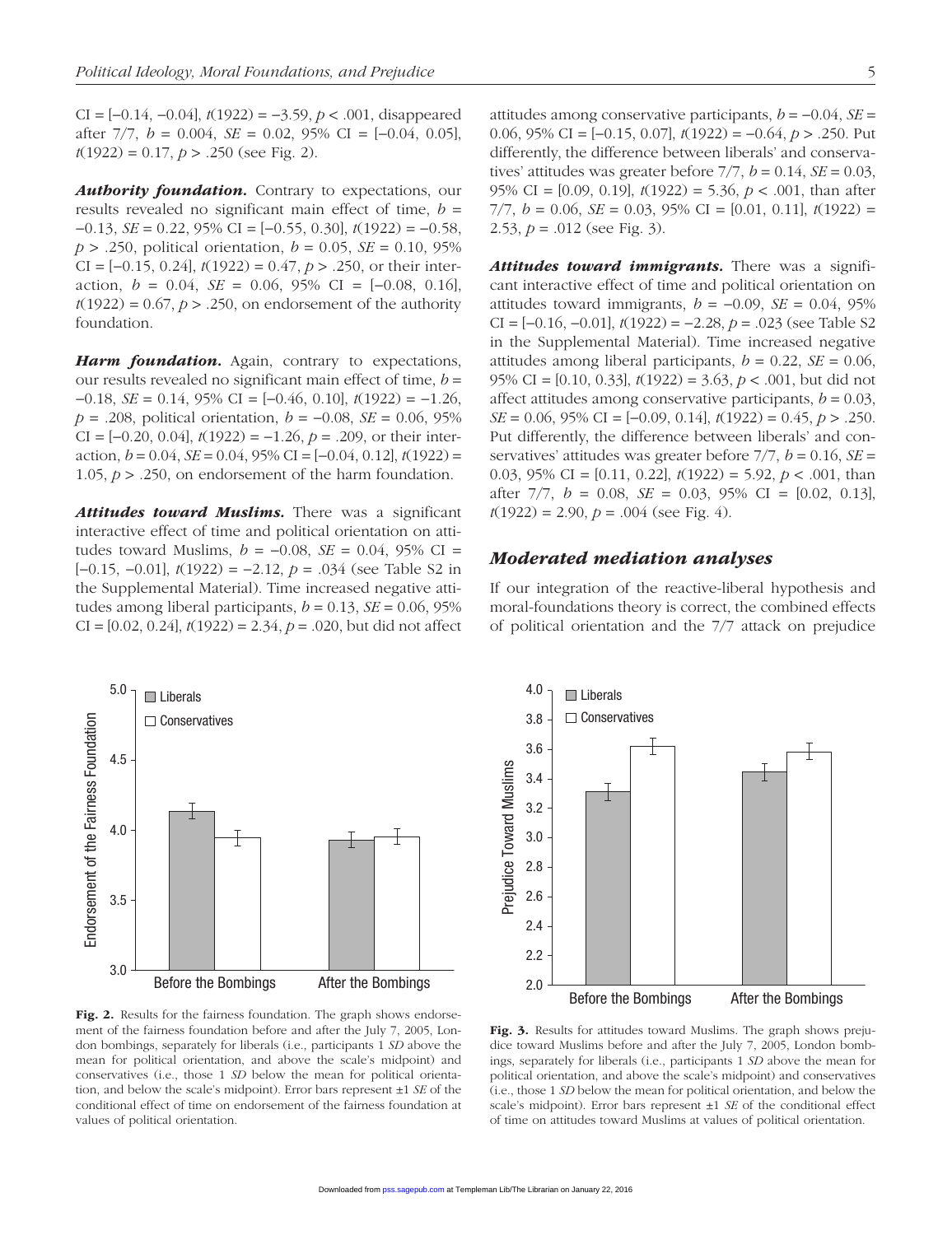

Fig. 4. Results for attitudes toward immigrants. The graph shows prejudice toward immigrants before and after the July 7, 2005, London bombings, separately for liberals (i.e., participants 1 *SD* above the mean for political orientation, and above the scale's midpoint) and conservatives (i.e., those 1 *SD* below the mean for political orientation, and below the scale's midpoint). Error bars represent ±1 *SE* of the conditional effect of time on attitudes toward immigrants at values of political orientation.

should be mediated by differences in endorsement of moral foundations. Because we observed a similar pattern of results for the endorsement of the in-group and fairness foundations and for prejudice, we used moderated mediation analyses (Hayes, 2013, Model 8) to test the hypothesis that higher endorsement of the in-group foundation and lower endorsement of the fairness foundation mediate the interactive effect of time and political orientation on attitudes toward Muslims and attitudes toward immigrants.

Attitudes toward Muslims. Results revealed that endorsement of the in-group foundation (indirect effect:  $b = -0.01$ , *SE* = 0.01, 95% CI = [-0.03, -0.003]) and the fairness foundation (indirect effect:  $b = -0.02$ ,  $SE = 0.01$ , 95% CI =  $[-0.03, -0.003]$  significantly mediated the interactive effect of time and political orientation on attitudes toward Muslims. Specifically, the significant interactive effect of time and political orientation on attitudes toward Muslims reported earlier was eliminated when we accounted for the effects of endorsement of the in-group and fairness foundations,  $b = -0.05$ ,  $SE = 0.04$ , 95% CI = [−0.12, 0.02], *t*(1920) = −1.38, *p* = .168. Note that endorsement of the in-group foundation mediated the effect of time on attitudes among liberals,  $b = 0.03$ ,  $SE = 0.01$ , 95%  $CI = [0.01, 0.05]$ , but not among conservatives,  $b = 0.002$ , *SE* = 0.01, 95% CI = [−0.01, 0.02]. Likewise, endorsement of the fairness foundation mediated the effect of time on attitudes only among liberals,  $b = 0.03$ ,  $SE = 0.01$ , 95%

 $CI = [0.01, 0.05]$ , and not among conservatives,  $b = -0.004$ , *SE* = 0.01, 95% CI = [−0.02, 0.02] (see Fig. 5).

Attitudes toward immigrants. Results revealed that endorsement of the in-group foundation indirect effect (*b* = −0.01, *SE* = 0.01, 95% CI = [−0.03, −0.003]) and endorsement of the fairness foundation (indirect effect:  $b = -0.02$ , *SE* = 0.01, 95% CI =  $[-0.04, -0.004]$  significantly mediated the interactive effect of time and political orientation on attitudes toward immigrants. Specifically, the significant interactive effect of time and political orientation on attitudes toward immigrants reported earlier was eliminated when we accounted for the effects of endorsement of the in-group and fairness foundations,  $b = -0.05$ ,  $SE = 0.04$ , *t*(1920) = −1.44, *p* = .151, 95% CI = [−0.13, 0.02]. Endorsement of the in-group foundation mediated the effect of time on attitudes among liberals,  $b = 0.03$ ,  $SE = 0.01$ , 95%  $CI = [0.01, 0.06]$ , but not among conservatives,  $b = 0.002$ , *SE* = 0.01, 95% CI = [−0.01, 0.02]. Likewise, endorsement of the fairness foundation also mediated the effect of time on attitudes only among liberals,  $b = 0.04$ ,  $SE = 0.01$ , 95% CI = [0.02, 0.07], but not among conservatives, *b* = −0.01, *SE* = 0.01,  $95\%$  CI =  $[-0.03, 0.02]$  (see Fig. 5).

#### Discussion

In the present research, we used data from representative samples of the British population tested before and after the London 7/7 bombings. Participants questioned after 7/7 showed greater endorsement of the in-group foundation, lower endorsement of the fairness foundation, and greater prejudice toward Muslims and immigrants. Moreover, respondents who were more conservative (as opposed to liberal) showed greater prioritization of the in-group foundation, lower prioritization of the fairness foundation, and were less favorable toward Muslims and immigrants. However, the shift in both the foundations and prejudices was larger among those with a liberal orientation than among those with a conservative orientation.

Overall, these results revealed that endorsement of the in-group and fairness foundations can be affected by changes in the intergroup context. Specifically, when an in-group is threatened by a terrorist attack, liberals become just as likely as conservatives to value the in-group foundation (measured as loyalty to the ingroup)—which is usually valued more by conservatives. Furthermore, liberals reduce their prioritization of the fairness foundation (measured as support for equality for all groups), which is more in line with a conservative position. The changes in endorsement of these foundations among liberals predicted greater prejudice toward Muslims and immigrants. Therefore, after threat, liberals became more intolerant of outgroups, and this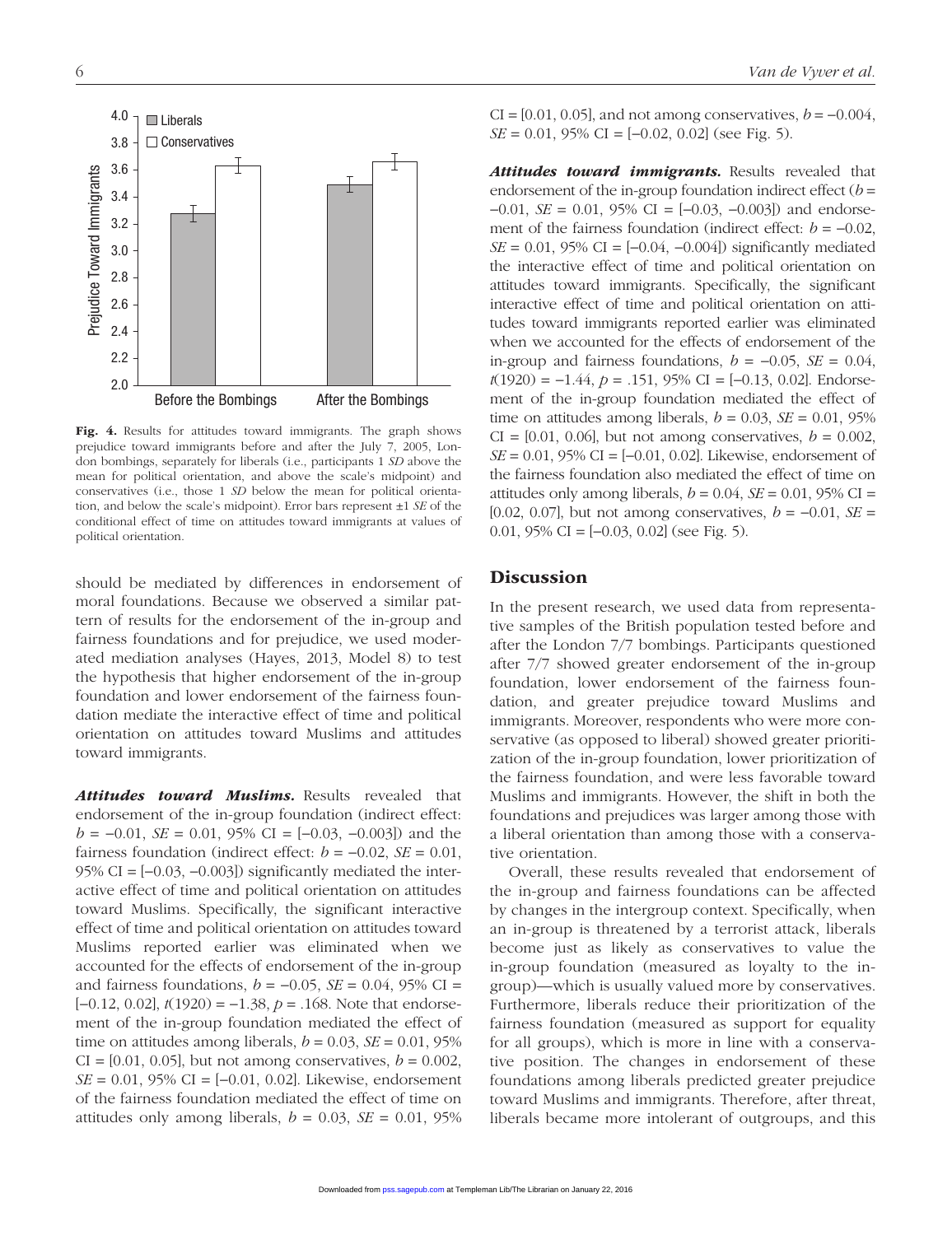

Fig. 5. Path diagram for the moderated mediation analysis showing the influence of political orientation, time, and their interaction on attitudes toward Muslims and immigrants, as mediated by endorsement of the in-group and fairness foundations. Asterisks indicate significant paths (\* $p < .05$ , \*\* $p < .01$ , \*\* $p < .001$ ).

effect was explained by the endorsement of in-group and fairness foundations.

These findings have a number of implications. For psychological theory, these findings establish a meaningful connection between moral-foundations theory (Haidt & Graham, 2007) and motivated-social-cognition theory (Jost et al., 2003). This is an important bridge that should stimulate future research. The findings show that people's moral foundations depend on context. The results also show that not all foundations are affected by threat equally, perhaps because some foundations are more relevant to the specific contextual change (i.e., the terrorist attack) than others (Breton, 2010; Clarke, 2008). Indeed, the idea that some foundations are more relevant to the specific contextual change than others is consistent with the correlational findings showing that endorsement of the in-group and fairness foundations correlates more strongly with prejudice scores both before and after 7/7 than does endorsement of the authority and harm foundations. The correlations between both measures of prejudice and endorsement of the in-group and fairness foundations ( $|r|$  range: .15–.19) were all significantly different from the correlations between both measures of prejudice and endorsement of the authority and harm foundations ( $|r|$  range: .01–.09), pairwise  $t(1934)$ s  $\geq 2.50$ , *p*s < .01 (see the Supplemental Material). Future research should continue to develop the cross-connections between moral-foundations theory and motivated-socialcognition theory.

For people working to tackle prejudice, it is important to be aware that terror events may have different effects on the attitudes of people who start from different political orientations. Among people who tend to be conservative, such events may consolidate their existing priorities, making them resistant to change. Among people who tend to be liberal, the same events may prompt a shift in their priorities and propel them toward more prejudiced attitudes. Therefore, different interventions may be required to tackle these responses.

For policy strategists who wish to strengthen national solidarity around shared values, it may be important to recognize the danger that national solidarity itself could promote in-group loyalty, which may result in population shifts toward prejudice rather than away from it. This risk arises from the shift from what Abrams (2010) termed harmonious cohesion to rivalrous cohesion that can follow intergroup conflict (Abrams & Vasiljevic, 2014; cf. Sherif, 1966).

We are aware of the limitations of the present research. The use of matched rather than longitudinal samples means that we can examine change at the level of societal attitudes rather than change in individual attitudes. It could be argued that our findings are due to a failure to replicate differences between liberals and conservatives after 7/7. Additional measurement points would also have provided insight into the time course and duration of changes. To overcome these limitations, we performed additional data analyses on data sets from British Social Attitudes Survey (BSAS) samples similar to those in our main analysis. The relevant BSAS data were collected in 2005 (beginning in August) and in 2008 (National Centre for Social Research, 2007, 2010).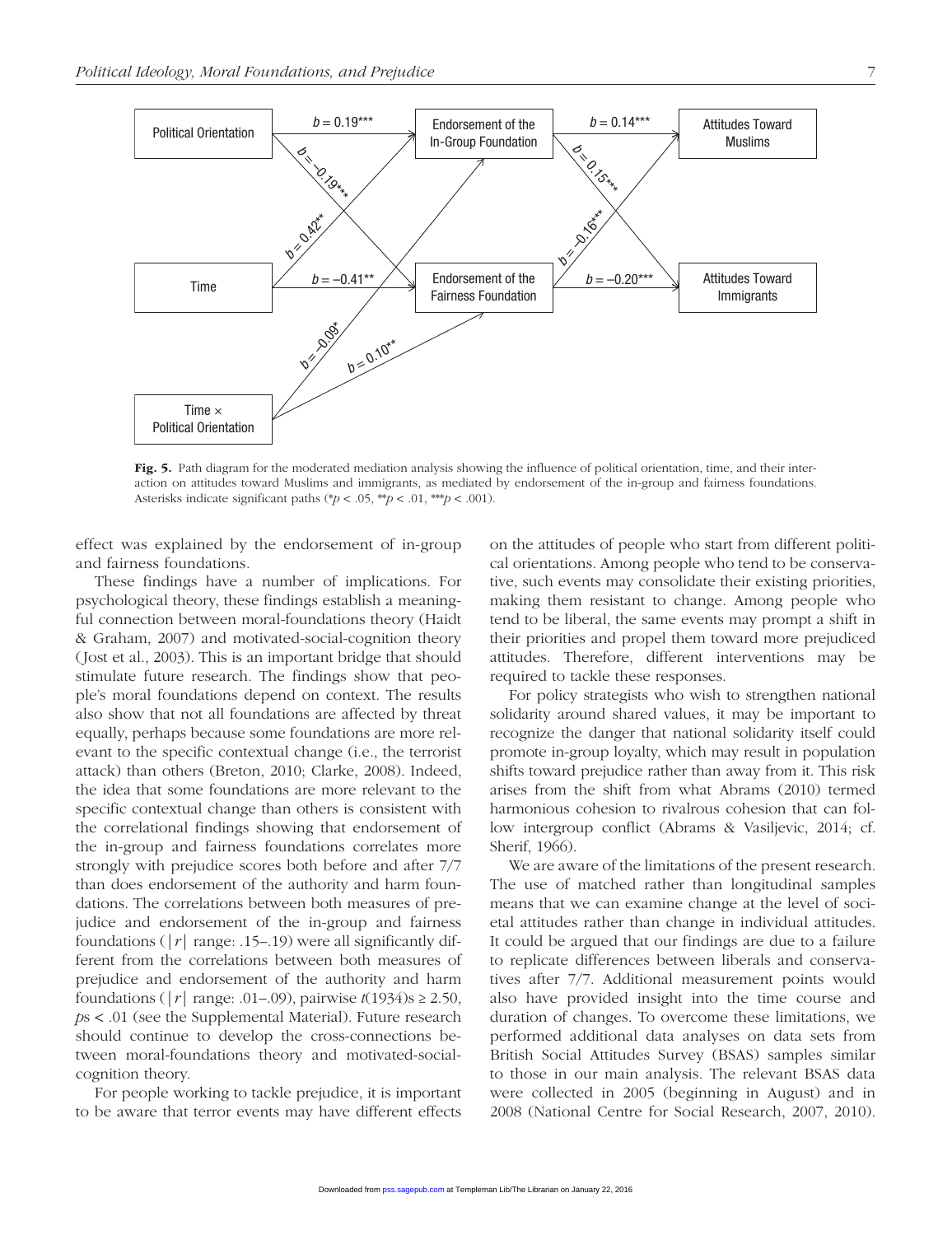We expected that the differences between liberals and conservatives that appeared before 7/7 and that were diminished after 7/7 would reemerge and, in the absence of a repeat attack of similar magnitude, remain relatively stable. Our own data showed that the strength of association between political orientation and attitudes toward immigrants before 7/7, Cohen's *d* = 0.39, *r* = .19, *N* = 931, was significantly reduced after  $7/7$ , Cohen's  $d = 0.18$ ,  $r =$ .09, *N* = 1,100. Analyses of the BSAS data demonstrated that, as expected, the association between political orientation and attitudes toward immigrants had strengthened again later in 2005, Cohen's *d* = 0.39, *r* = .19, *N* = 289, and remained consistent in 2008, Cohen's  $d = 0.39$ ,  $r = .19$ ,  $N = 2,072$  (for further information, see the Supplemental Material).

In the current research, we used indirect measures (rather than direct matches) to tap into four of the five moral foundations. The different measures do clearly and distinctively map onto the in-group, harm, authority, and fairness foundations. Conceptually, therefore, they are informative about the relative importance of these different foundations. We are aware that the particular items may also tap other constructs that are not central to moral-foundations theory. However, the findings provide powerful society-level evidence that is in line with past experimental or opportunity sample research showing that, after contextual threats, liberals shift toward conservative positions (e.g., Nail et al., 2009; van der Toorn et al., 2014). Therefore, the present findings provide valuable insights into the larger societal implications and thus the real-world relevance of predictions from moralfoundations theory and motivated-social-cognition theory. Moreover, pursuing the measurement issues and potential limitations offers interesting avenues for future research into the impact of terrorist events.

The present findings provide a rare example of substantial psychological data from a survey containing relevant measures administered before and after a major terrorist event, allowing us to examine the impact on the national population. Furthermore, the data were collected by an independent organization that had no insight into our hypotheses or interest in the responses and that used extremely rigorous methodology. Thus, we have considerable confidence in the quality and interpretability of the data.

The post-7/7 evidence has not been available for publication until now. However, the 7/7 attack remains highly salient in the United Kingdom, which held 10th-anniversary commemorations in July 2015. Sadly, besides the *Charlie Hebdo* attack that stunned Paris in January, there have been nearly 300 terror attacks around the world in 2015. In the 4 months during which this article was being revised and finalized, there were 12 major terror attacks, each with more than 50 fatalities, including attacks in Ankara (Turkey), Beirut (Lebanon), Kabul (Afghanistan), Kahn Bani Saad (Iraq), Kukawa (Nigeria), Paris (France), and Sinai (Egypt). These have often been followed by strong political responses from governments and, in some cases, by military responses. Understanding the psychological responses to these events, and their potential effects in facilitating or constraining retaliatory or defensive political reactions, is an important avenue for future research.

#### Author Contributions

D. M. Houston and D. Abrams were principal investigators responsible for designing and implementing the research and data collection. J. Van de Vyver conducted the data analyses and prepared the first draft of the manuscript. M. Vasiljevic contributed to the literature review and discussion. All authors contributed to several subsequent drafts of the manuscript.

#### Acknowledgments

We are grateful to Age UK, the United Kingdom Equality and Human Rights Commission, NatCen Social Research, Amy Cuddy, Susan Fiske, and colleagues at the Centre for the Study of Group Processes for contributions to discussions and consultation in the preparation for the research.

#### Declaration of Conflicting Interests

The authors declared that they had no conflicts of interest with respect to their authorship or the publication of this article.

#### Funding

This work was supported by the Women and Equality Unit, People United (http://www.peopleunited.org.uk), and the United Kingdom Economic and Social Research Council (Grant ES/J500148/1).

#### Supplemental Material

Additional supporting information can be found at http://pss .sagepub.com/content/by/supplemental-data

#### References

- Abrams, D. (2010). *Processes of prejudice: Theory, evidence and intervention* (Equalities and Human Rights Commission Research Report 56). Retrieved from http://www. equalityhumanrights.com/sites/default/files/documents/ research/56\_processes\_of\_prejudice.pdf
- Abrams, D., & Houston, D. M. (2006). *Equality, diversity and prejudice in Britain: Results from the 2005 national survey* (Report for the Cabinet Office Equalities Review). Retrieved from http://kar.kent.ac.uk/4106/1/Abrams\_KentEquality\_ Oct\_2006.pdf
- Abrams, D., & Vasiljevic, M. (2014). How does macroeconomic change affect social identity (and vice versa?): Insights from the European context. *Analyses of Social Issues and Public Policy*, *14*, 311–338. doi:10.1111/asap.12052